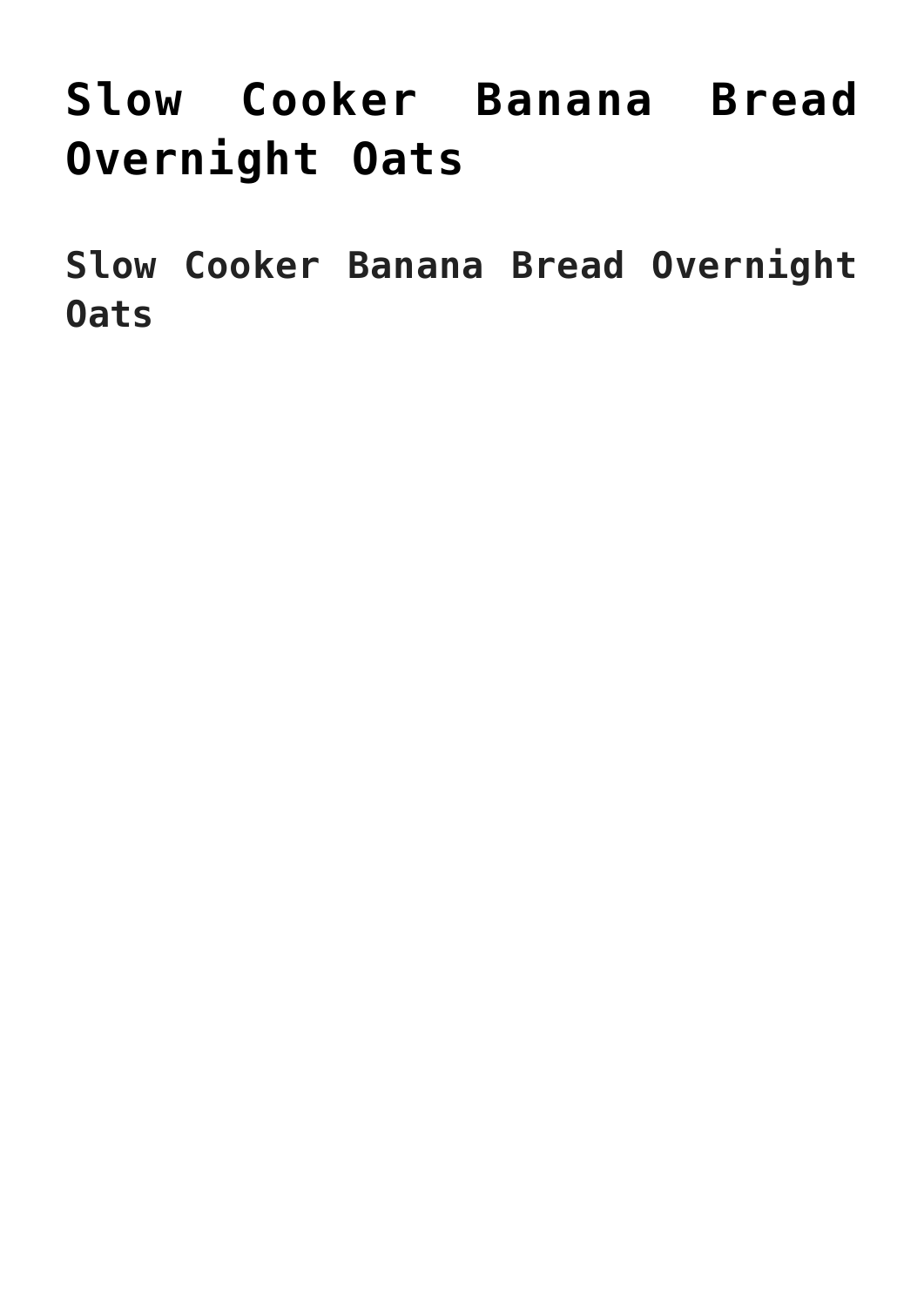

It's super simple to make. Just pour all of the ingredients into a slow cooker before you go to bed. In the morning,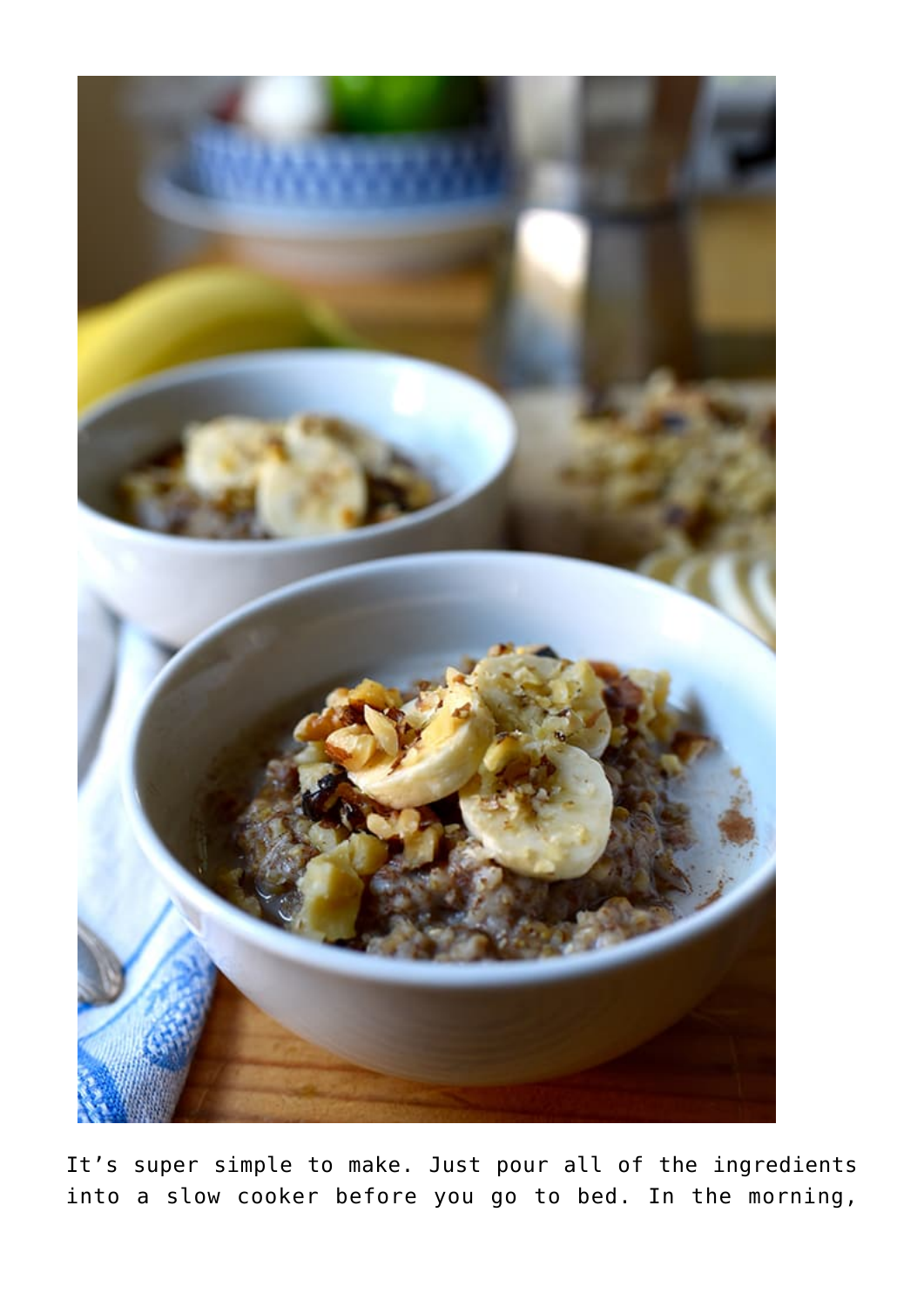you'll wake up to the wonderful smell of banana bread!

If you're one of those people who leaps out of bed at the first twinkle of the alarm, you might consider the additional, but worthwhile, step of toasting the walnuts you'll sprinkle on your Banana Bread Oatmeal. Simply heat a dry pan on the stove and toss in the walnuts. Gently shake the pan as they cook, until the nuts smell… well, nutty… then immediately remove them from the heat.



# **Slow Cooker Banana Bread Oatmeal**

Prep Time 10 minutes Cook Time 8 hours Total Time 8 hours 10 minutes Servings [6](https://www.beachbodyondemand.com/blog/slow-cooker-banana-bread-oatmeal#) servings, about 3/4 cup each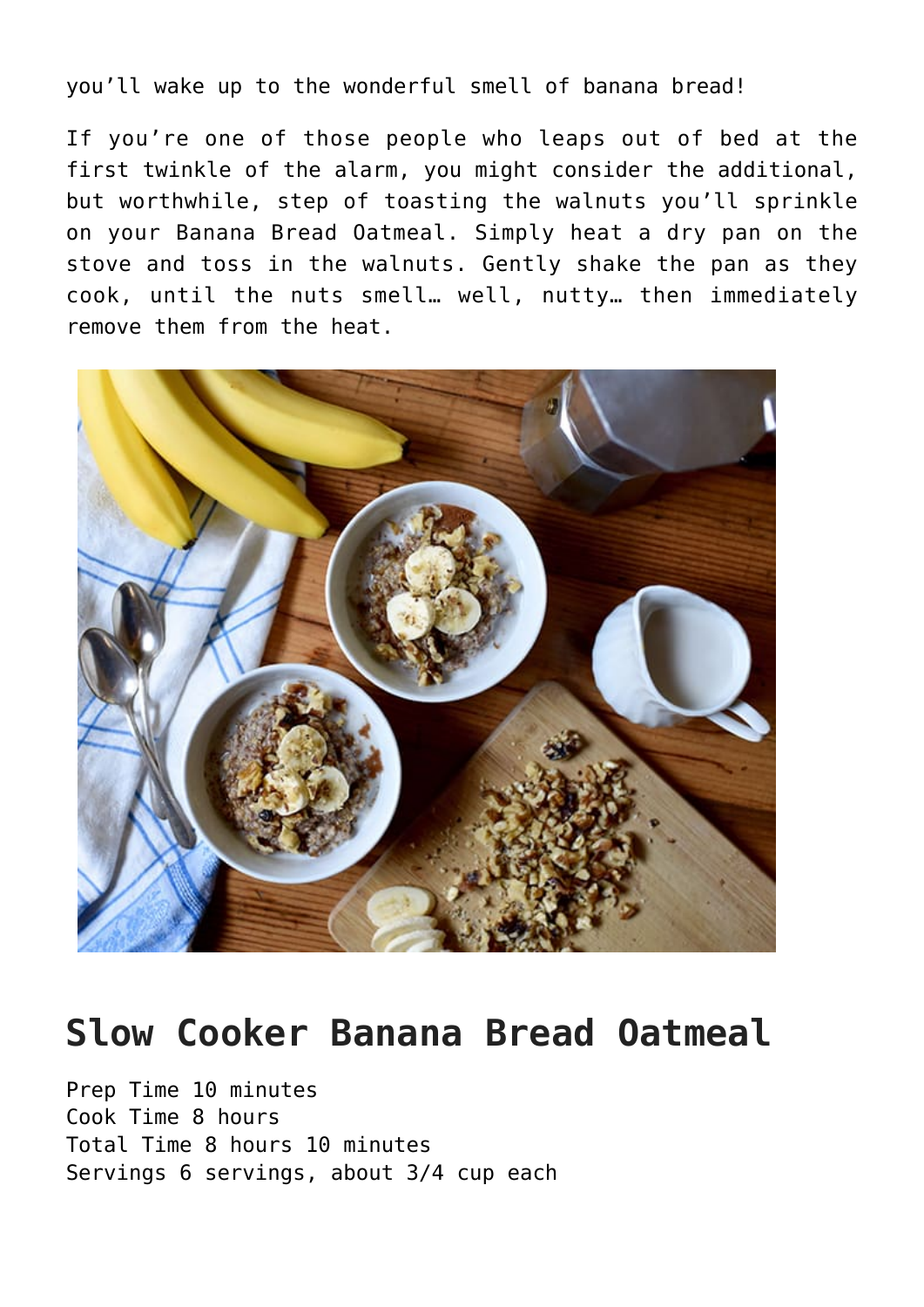### **Ingredients Slow Cooker Banana Bread Oatmeal**

- 3 cups water
- 4 cups unsweetened almond milk
- 1 cup dry steel-cut oats (I love McCann's Steel Cut Oats from Ireland)
- 3 large ripe bananas , mashed
- 6 Tbsp . ground flaxseed
- 1 tsp . ground cinnamon
- $\frac{1}{2}$  tsp. ground nutmeg
- $\frac{1}{4}$  cup pure maple syrup
- 6 Tbsp . chopped raw walnuts (optional)

#### **Instructions Slow Cooker Banana Bread Oatmeal**

- 1. Place water, almond milk, oats, bananas, flaxseed, cinnamon, and nutmeg in a 3-quart slow cooker; cover. Cook on low for 6 to 8 hours, or until oats are soft but chewy.
- 2. Top each serving evenly with maple syrup, walnuts, and remaining almond milk; serve immediately.

#### **Nutritional Information (per serving):**

Calories: 326 Total Fat: 12 g Saturated Fat: 1 g Cholesterol: 0 mg Sodium: 316 mg Carbohydrates: 49 g Fiber: 8 g Sugars: 18 g Protein: 9 g

## **[Portion Fix Containers](https://www.teambeachbody.com/shop/-/shopping/BBPortionFix?ICID=BLOG_PORTIONFIXPGM&refsource=Blog)**1 Purple

- 2 Yellows
- $\frac{1}{2}$  Blue
- $\frac{1}{2}$  Orange